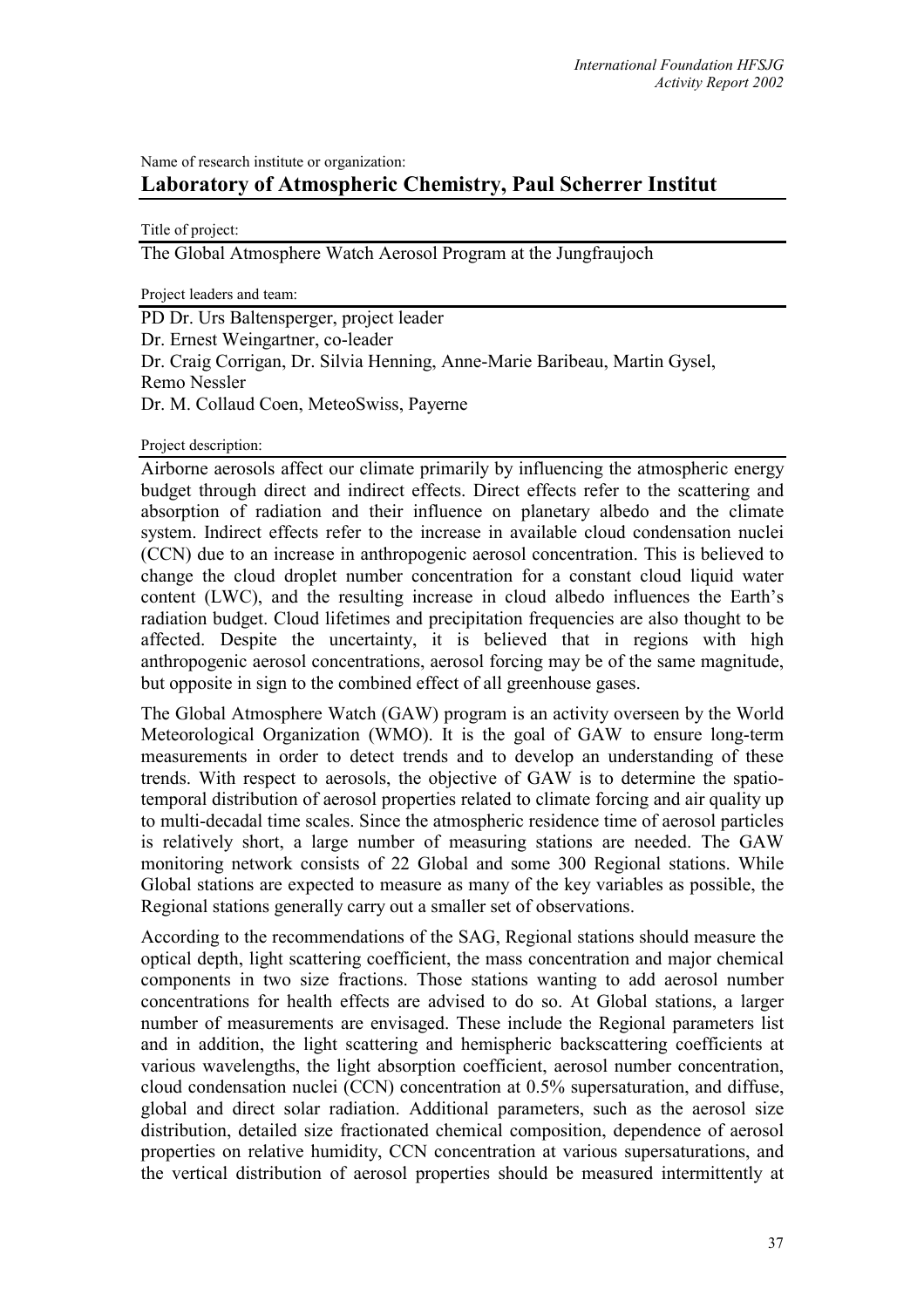Global stations. Data are delivered to the World Data Centre for Aerosols (WDCA, located in Ispra, Italy) using the NARSTO data format. The Institute for Tropospheric Research in Leipzig has agreed to host a World Calibration Centre (WCC) for physical aerosol parameters, while a host for the calibration of chemical parameters still must be located.

The Jungfraujoch aerosol program is among the most complete ones worldwide. The parameters that are measured continuously are available on-line at http://www.psi.ch/gaw. As an example, Figure 1 gives the temporal evolution of the



scattering coefficient, measured with a nephelometer at three wavelengths. The seasonal variation with summer maxima and winter minima are clearly visible, and are explained by the seasonal variability of thermal convection.

During dedicated extensive field campaigns, important questions such as the hygroscopic growth of aerosol particles are addressed. The particles hygroscopic properties play a crucial role in air quality, acid deposition, biochemical cycles, visibility reduction, and the formation of clouds and precipitation. At the Jungfraujoch

temperatures are typically below 0°C. At these temperatures, semi-volatile compounds (such as nitrate or lower-molecular-weight organics) may be adsorbed and considerably alter aerosol hygroscopic properties. To minimize artefacts due to volatilization, aerosol hygroscopic behavior must be measured at ambient conditions. It was therefore the goal to develop an instrument capable of measuring the hygroscopic growth at these low temperatures. A detailed description of the so-called low-temperature hygroscopicity tandem differential mobility analyzer (H-TDMA) is found in Weingartner et al. (2002) and Gysel et al. (2002). Briefly, this instrument selects a narrow aerosol size range from a polydisperse aerosol under dry conditions using a differential mobility analyzer (DMA). Particles are then humidified to a specified high relative humidity (RH) and the new size distribution is then measured with a second DMA at this particular RH. The new H-TDMA is capable of measuring the particles hygroscopic growth factor down to a temperature of  $-10^{\circ}$ C i.e., typical of ambient temperatures at the Jungfraujoch. Such measurements at sub-zero temperatures are thus representative of ambient conditions, as the aerosol is not heated to room temperature before analysis.

The H-TDMA was deployed in two field experiments at the Jungfraujoch. Hygroscopic growth factors at  $T = -10^{\circ}$ C were measured at  $D_0 = 50$ , 100 and 250 nm. Figure 2 shows humidograms measured on two different days during the winter campaign (Weingartner et al., 2002). The acquisition of the spectra in Figure 3 over the range  $20\%$  < RH < 80% took only 3 hours on each of the two days.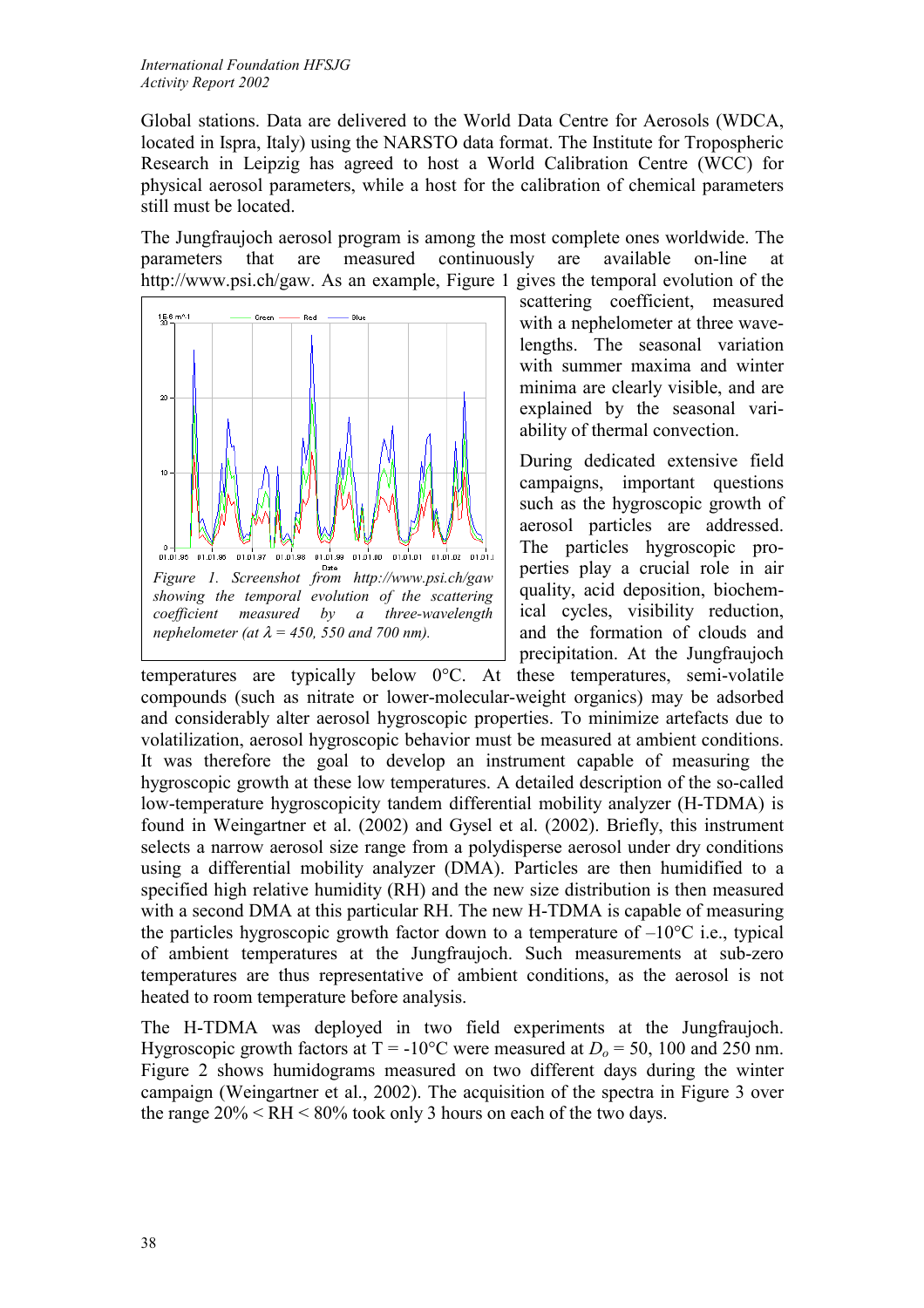It is interesting to note that the humidograms are characterized by a continuous increase of  $D/D_0$  as a function of RH no distinct deliquescence behavior is observed during these increasing RH scans which means that the particles were always present in a liquid state in the H-TDMA. It is well known that multi-component aerosols may exhibit hysteresis behavior different from that of pure salts, i.e. the deliquescence relative humidity DRH of mixed salts is always lower than the DRH of the individual salts in the particle. A RH of <10% in the first DMA was obviously not low enough to dry the particles completely. The solid line in Figure 2 is an empirical model. This model fits the data well and can be used to extrapolate the hygroscopic growth to  $RH = 90\%$ yielding *D/Do* = 1.55, 1.62, and 1.67 for  $D<sub>o</sub>$  = 50, 100, and 250 nm, respectively. The lower growth factor at  $D_0 = 50$  nm is mainly due to the Kelvin effect.



*Figure 2. Humidograms of*  $D<sub>o</sub> = 50$ *, 100 and 250 nm particles measured at T = -10°C during increasing RH scans at the high-alpine site Jungfraujoch. The greater scatter for the Do = 250 nm particles is due to very low number concentrations. The data points were acquired with a temporal resolution of 5 min.* 

Figure 3 shows the hygroscopic growth distribution for three different aerosol types, i.e., for an urban aerosol (Milan), as well as for the Jungfraujoch during the winter

and the summer campaign. The Milan aerosol exhibits a bimodal distribution of the growth curve, with a lessand more-hygroscopic mode (see, e.g. Baltensperger et al., 2002). In contrast, the Jungfraujoch is characterized by a narrow monomodal growth distribution. This implies that the particles in the observed size range were to a large extent internally mixed with regards to their hygroscopic and chemical properties. It can also be seen that the winter aerosol at the Jungfraujoch presents the highest hygroscopicity, followed by



*distribution at RH = 85% in Milan and at the Jungfraujoch. The dotted line is the distribution of the originally dry, monodisperse aerosol particles with a modal diameter of Do = 100 nm (data from Weingartner et al. (2002) and Baltensperger et al. (2002)).* 

the summer Jungfraujoch aerosol, and the Milan aerosol, which is close to the aerosol sources. This indicates that atmospheric aging processes lead to a substantial increase in particle hygroscopicity.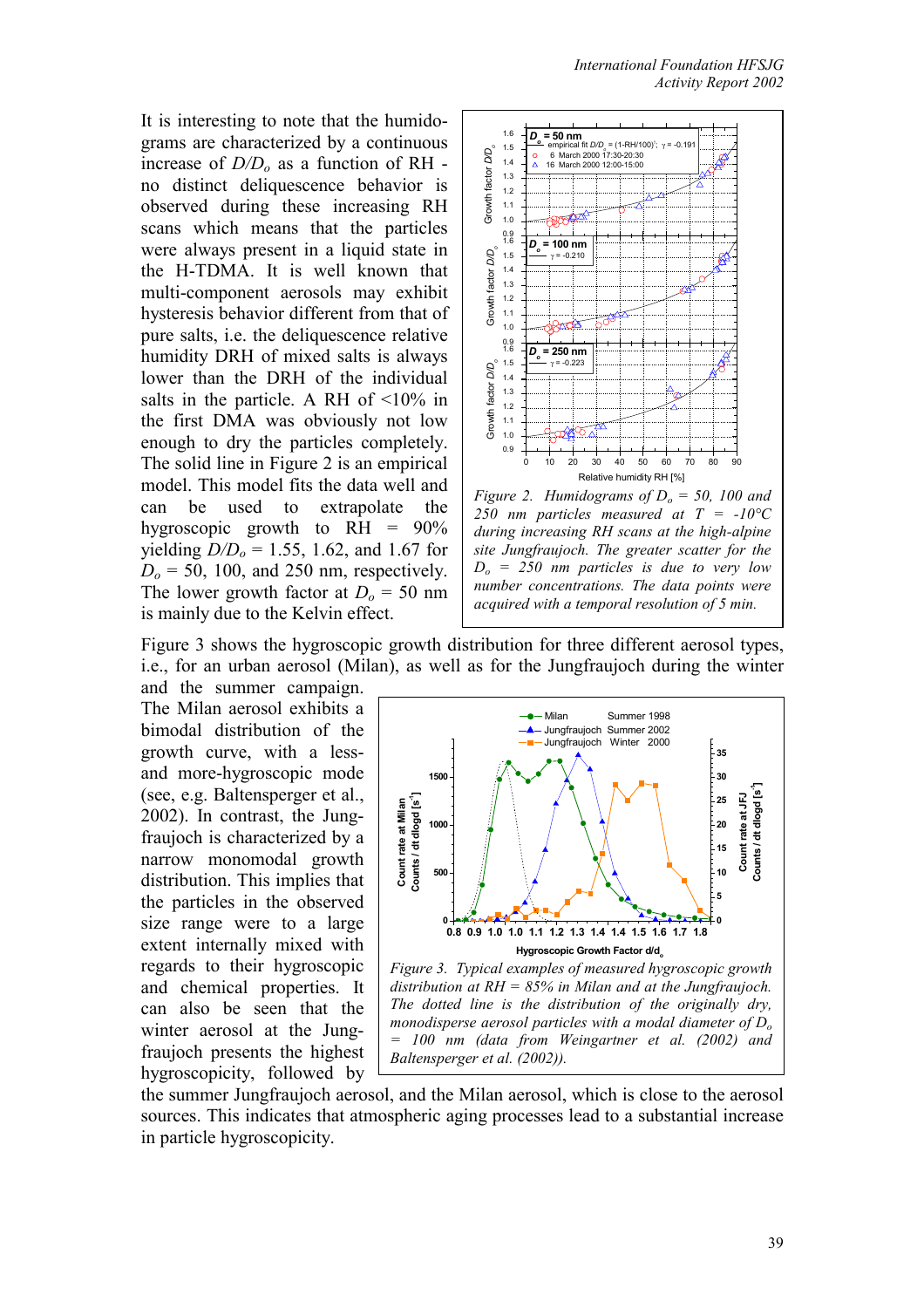The measured hygroscopic properties are also important for the continuously measured GAW aerosol parameters. Since these in situ measurements are performed by sampling through an inlet tube into the laboratory at room temperature (typically 25 $^{\circ}$ C) and thus dry conditions (RH < 10%), the measured aerosol properties may differ from the properties determined at ambient conditions (with temperatures typically  $\leq 0^{\circ}$ C and RH  $> 40\%$ ). This bias was quantified in Nessler et al. (2003): As an example, Figure 4 shows number size distributions measured at indoor and outdoor conditions together with the corresponding values obtained by correcting the indoor values according to the outdoor relative humidity and resulting hygroscopic growth factors (Figure 2). It is seen that this correction is quite significant for enhanced RH.

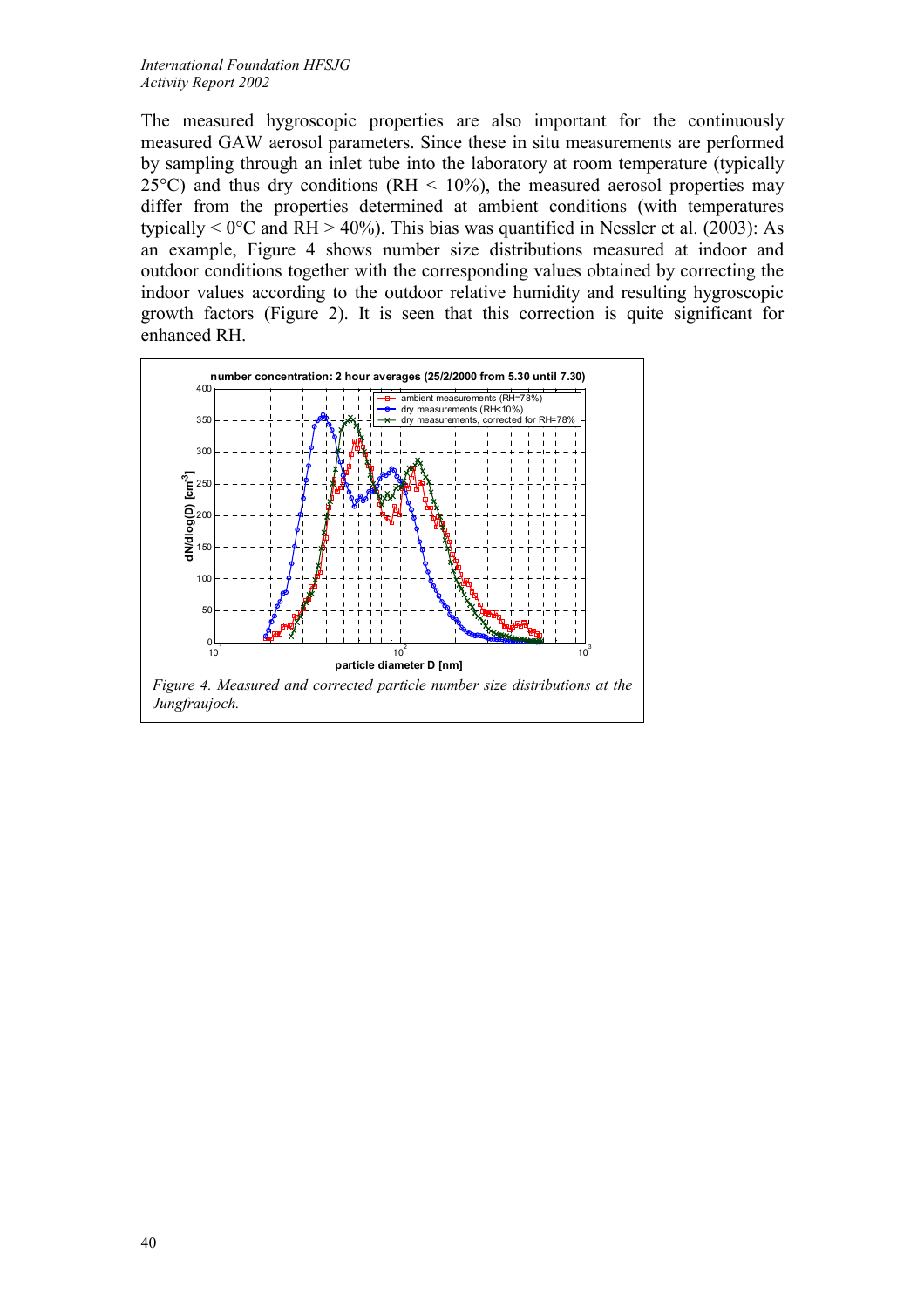Key words:

Aerosol particle, cloud condensation nuclei, direct and indirect aerosol effect, radiative forcing, hygroscopic growth

Internet data bases:

[http://www.psi.ch/gaw](http://psi.ch/gaw)

Collaborating partners/networks:

Prof. T. Peter, Institute for Atmospheric and Climate Science, ETH Zürich

Dr. V. Simeonov, Laboratory of Air and Soil Pollution Studies, EPFL, Lausanne

Prof. H. Burtscher, Institut für Sensoren und Signale der Fachhochschule Aargau (FHA), Windisch

Prof. J. Heintzenberg, Institut für Troposphärenforschung, Leipzig, Germany

Dr. G. Kiss, Air Chemistry Group of the Hungarian Academy of Sciences, University of Veszprém, Hungary

Dr. H. Coe, University of Manchester Institute of Science and Technology (UMIST), Atmospheric Physics, Manchester, England

Scientific publications and public outreach 2002:

#### **Refereed journal articles**

Baltensperger, U., N. Streit, E. Weingartner, S. Nyeki, A.S.H. Prévôt, R. Van Dingenen, A. Virkkula, J.P. Putaud, A. Even, H. ten Brink, A. Blatter, A. Neftel, and H.W. Gäggeler, Urban and Rural Aerosol Characterization of Summer Smog Events during the PIPAPO field campaign in Milan, Italy, *J. Geophys. Res.*, **107**, doi: 10.1029/2001JD001292, 2002.

Gysel, M., E. Weingartner, and U. Baltensperger, Hygroscopicity of aerosol particles at low temperatures. 2. Theoretical and experimental hygroscopic properties of laboratory generated aerosols, *Environ. Sci. Technol.*, **36** (1), 63-68, 2002.

Henning, S., E. Weingartner, M. Schwikowski, H.W. Gäggeler, R. Gehrig, K.-P. Hinz, A. Trimborn, B. Spengler, and U. Baltensperger, Seasonal Variation of Water Soluble Ions of the Aerosol at the High-Alpine Site Jungfraujoch (3580 m asl), *J. Geophys. Res.*, **107**, doi: 10.1029/2002JD002439, 2002.

Henning, S., E. Weingartner, S. Schmidt, M. Wendisch, H.W. Gaggeler, and U. Baltensperger, Size-dependent aerosol activation at the high-alpine site Jungfraujoch (3580 m asl), *Tellus*, **54** (1), 82-95, 2002.

Nessler, R., N. Bukowiecki, S. Henning, E. Weingartner, B. Calpini, and U. Baltensperger, Simultaneous dry and ambient measurements of aerosol size distributions at the Jungfraujoch, *Tellus*, in press, 2003.

Weingartner, E., M. Gysel, and U. Baltensperger, Hygroscopicity of aerosol particles at low temperatures. 1. New low-temperature H-TDMA instrument: Setup and first applications, *Environ. Sci. Technol.*, **36** (1), 55-62, 2002.

Chevillard, A., P. Ciais, U. Karstens, M. Heimann, M. Schmidt, I. Levin, D. Jacob, R. Podzun, V. Kazan, H. Sartorius, and E. Weingartner, Transport of 222Rn using the regional model REMO: A detailed comparison with measurements over Europe, *Tellus*, **54B**, 850-871, 2002.